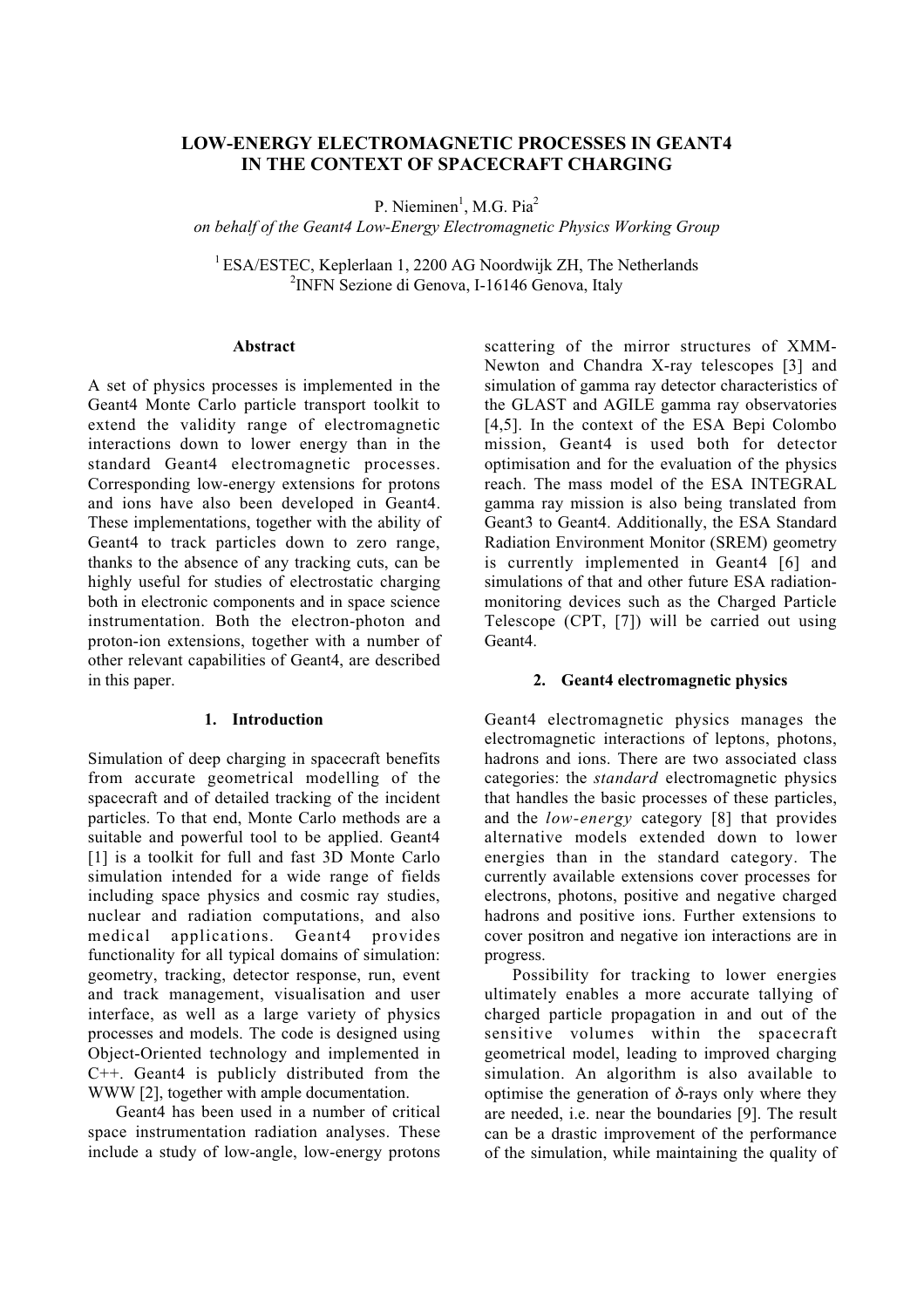physics. The main features of the Geant4 lowenergy electromagnetic extensions are described below.

### **3. Geant4 low-energy extensions for electron and ion electromagnetic processes**

The current implementation of Geant4 Low Energy electron and photon electromagnetic processes covers the energy range from 250 eV up to 100 GeV for elements with atomic number between 1 and 99, and for arbitrary compounds of these [10]. It includes the processes of photoelectric effect, Compton scattering, Rayleigh effect, Bremsstrahlung and ionization. For completeness, a photon conversion process has also been implemented based on the same data sources as the other low energy ones. The implementation is based on the exploitation of evaluated data libraries (EPDL97 [11], EEDL [12] and EADL [13]) that provide data for the determination of cross-sections and the sampling of the final state. Shell effects and treatment of atomic relaxation are also taken into account. Implementation of the Auger effect is in progress, and further extensions in the energy range coverage are foreseen. In Figure 1, an example comparison between Geant4 simulation and experimental data [14] on photon transmission through 1 µm thick Aluminum foil is shown, with evidence of atomic shell effects.

#### **4. Geant4 low-energy extensions for hadron and ion electromagnetic processes**

In certain applications, such as fundamental physics missions in the interplanetary space utilising free-floating proof masses, charging due to incident cosmic ray ions and solar event protons  $-$  rather than due to electrons  $-$  is the primary source of interference and needs to be taken into account.

The Geant4 low-energy extensions for hadrons and ions provide a variety of energy loss models depending on the energy range [15,16]. The charge dependence effect is taken into account by specialised models for negatively charged hadrons. In the high-energy domain (*E*>2 MeV) the standard Bethe-Bloch formula is applied, while in the low-energy one (*E*<1 keV for protons) the free electron gas model is used. In the intermediate energy range parameterised models based on experimental data from Ziegler [17] and ICRU [18] reviews are implemented. Corrections due to the molecular structure of materials [19] and due to the effect of the nuclear stopping power [20] are taken into account.



**Figure 1.** Geant4 simulation (crosses) and experimental data (histogram) on photon transmission through  $1 \mu m$ of Aluminum, with evidence of the atomic shell effects. Data are from [14].



**Figure 2.** Proton ionisation energy loss as a function of incident energy as predicted by Geant4 beta version (thin line), Geant4 low-energy electromagnetic extensions (thick line), together with experimental data (dots).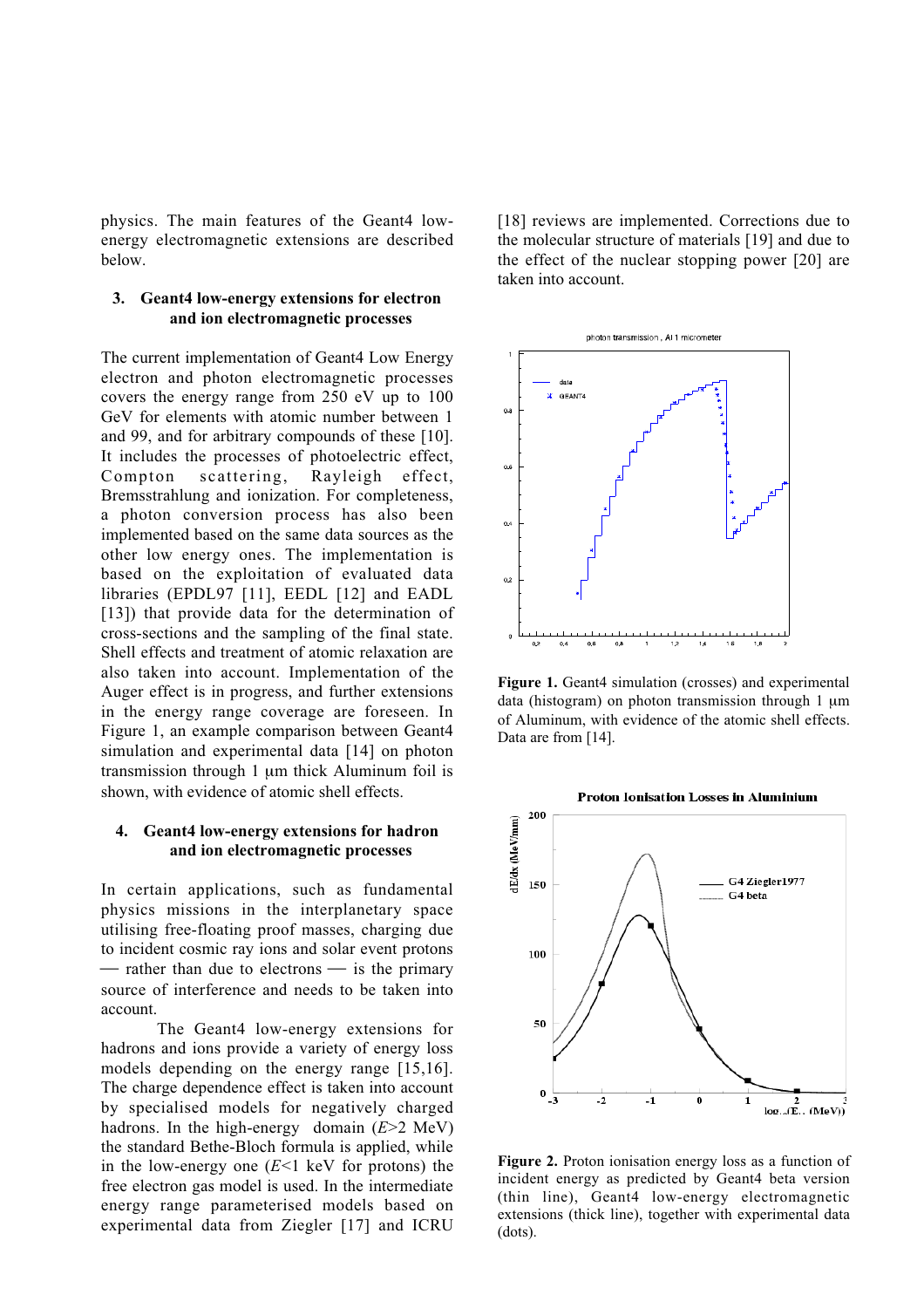## **5. Supporting capabilities and features**

In addition to the detailed physics processes treatment, the Geant4 toolkit offers various possibilities to facilitate charging simulations. The most relevant of these are briefly outlined in the following.

## **Tracking of particles**

In Geant4, there are no tracking cuts, but only production thresholds. Each physics process has its intrinsic limits to produce secondary particles, which can be tracked down to zero range; the cut associated to each particle represents only a recommended production threshold. In Geant4 the thresholds for producing secondaries are expressed in range, universal for all media. This range is converted in energy for each type of particle and each material. The cuts in range allows determination of energy release at the correct space position, limiting the approximation within a given distance, while cuts in energy would imply accuracy of the energy depositions, which depend on the material. This leads to an inherently more precise treatment of particle propagation and hence more accurate charging analysis.

As a user action it is possible to tally the charge deposition within the sensitive volume either by registering the track end positions together with the particle charge, or alternatively by observing charged particle crossings at the volume boundaries. In the first case, the user has to recall to separate the possible stopping charged secondary particles from the primary particles (such secondaries may originate from the sensitive volume itself, thus in reality not affecting the net charge balance in that volume). The second case, on the other hand, can be implemented in the user code as a straightforward charge addition and/or reduction algorithm.

## **General Particle Source**

The Geant4 General Particle Source module or GPS [21] allows the user to apply various simulation scenarios with a desired incident particle energy spectrum (power or exponential law, linear spectrum, bremsstrahlung, black-body, cosmic ray diffuse, interpolation of user-given values) and directional distribution (isotropic,

cosine law, user-defined). Both 3-D and 2-D particle entry point distributions can be invoked.

The GPS also includes variance reduction methods to bias the sampling distribution. This feature can permit, for example, more particles to be sampled from higher energies in a cosmic ray spectrum, which produce larger number of secondary particles.

## **Electric and magnetic fields**

Both electric and magnetic fields can be implemented in Geant4, enabling detailed tracking of incident and secondary charged particles in the setup in the presence of such fields. The default method for propagating the particle is by using a fourth-order Runge-Kutta method, while lower order methods are available for fields that are not smooth enough and higher order methods are available for fields that are smooth and do not vary greatly [1]. To intersect volume boundaries, the particle paths are split into sections and each section is approximated by its chord. By placing a constraint on the sections it is ensured that the user-defined accuracy is maintained.

# **Front-end for CAD software**

This add-on software module [21] uses the AP-203 protocol of STEP (ISO 10303 Standard for the Exchange of Product model data) to provide an interface to standard computer-aided design tools which facilitates the transfer of instrument engineering designs to Geant4 simulations and vice versa. In addition to geometrical and visualisation data, materials information may also be included.

## **6. Discussion and conclusions**

By virtue of its detailed physics treatment and a number of auxiliary tools and capabilities, Geant4 offers a robust platform for simulation of deep charging in fundamental physics space missions and in other spacecraft. The former category includes, for instance, free-floating test masses to be used in future fundamental physics missions such as LISA and STEP; see the analysis in [22] that utilised Geant3.21 interfaced to the ITS Monte Carlo package. A clear advantage of Geant4 in this type of studies is that the whole charging analysis can be done in one coherent framework, rather than resorting to complex interfacing between various different codes that each have different